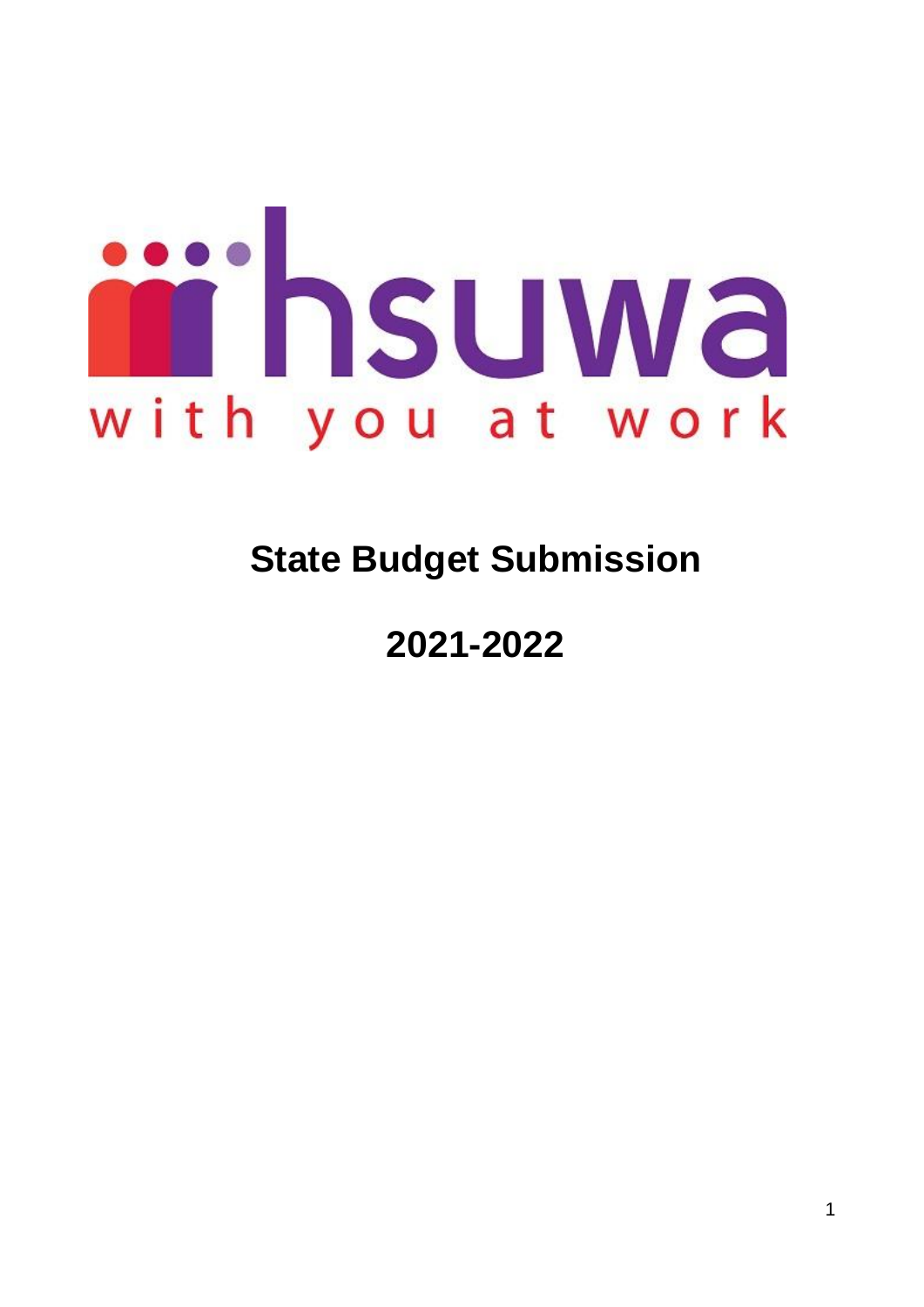## **A. About the Health Services Union of WA**

HSUWA is a specialised union of health workers in Western Australia with more than 6000 members.

Our members work in Hospitals and Health Services, Aged Care, Disabilities, Imaging, Pathology, Private Practices and Allied Health. Their jobs make up a significant part of the health workforce, for example Pharmacists, Clinical Psychologists, Physiotherapists, Medical Scientists and Researchers, Medical Imaging Technicians, Laboratory Technicians and Administrators. We cover the many jobs and varied expertise needed to care for the community and run a health system.

We are a trusted and influential union of Western Australian health workers, collectively achieving stronger, fairer working conditions and a better health system. We are dedicated to our purpose - to empower our members to advance their collective interests through organising, support, advocacy and influence. HSUWA is a growing union, organising and campaigning for better pay, conditions and careers for our members.

## **B. COVID-19 and the current situation**

The pandemic has revealed, like no other experience in living memory, the importance of a strongly resourced health care system and a well-trained, responsive and resilient health workforce.

HSUWA members are on the front lines of the COVID-19 response. Over the last eighteen months, Allied Health and Health Professionals, Administrators, Managers, Medical Scientists, Technicians and Assistants have all demonstrated their immense dedication to the health system, as well as the community of Western Australia. HSUWA members continue to perform their roles professionally and with dedication in the face of significant concerns for their own welfare and the welfare of their families.

The work of HSUWA members in delivering high-quality health care has been led by the McGowan Government's dedication to providing determined and clear leadership to the people of Western Australia during the pandemic. We congratulate the McGowan Government on its re-election and are pleased the government has made some significant health funding announcements under election and pre-budget commitments, as well as the Covid Recovery Plan.

However, we believe the government must continue to focus on improving investment in our health workforce and their wellbeing. The McGowan Government's excellent stewardship and managing of the pandemic stands alongside the growing toll that our members have suffered due to workload pressures from increasing levels of demand. Frontline health workers are currently experiencing high levels of frustration, fatigue and burn out.

We support the McGowan Government in a very careful and cautious approach to opening state borders based on vaccination targets spruiked by the Morrison Government, especially those that do not include children. The WA health system would not cope with a sustained outbreak, it is already under huge strain without COVID-19 community transmission. Any premature easing of restrictions could be disastrous and cause unnecessary illness and suffering. There needs to be significant investment and planning across our system to be properly prepared for any opening up of the State in 2022 and beyond. We note the pre-election announcement of an additional \$487 million towards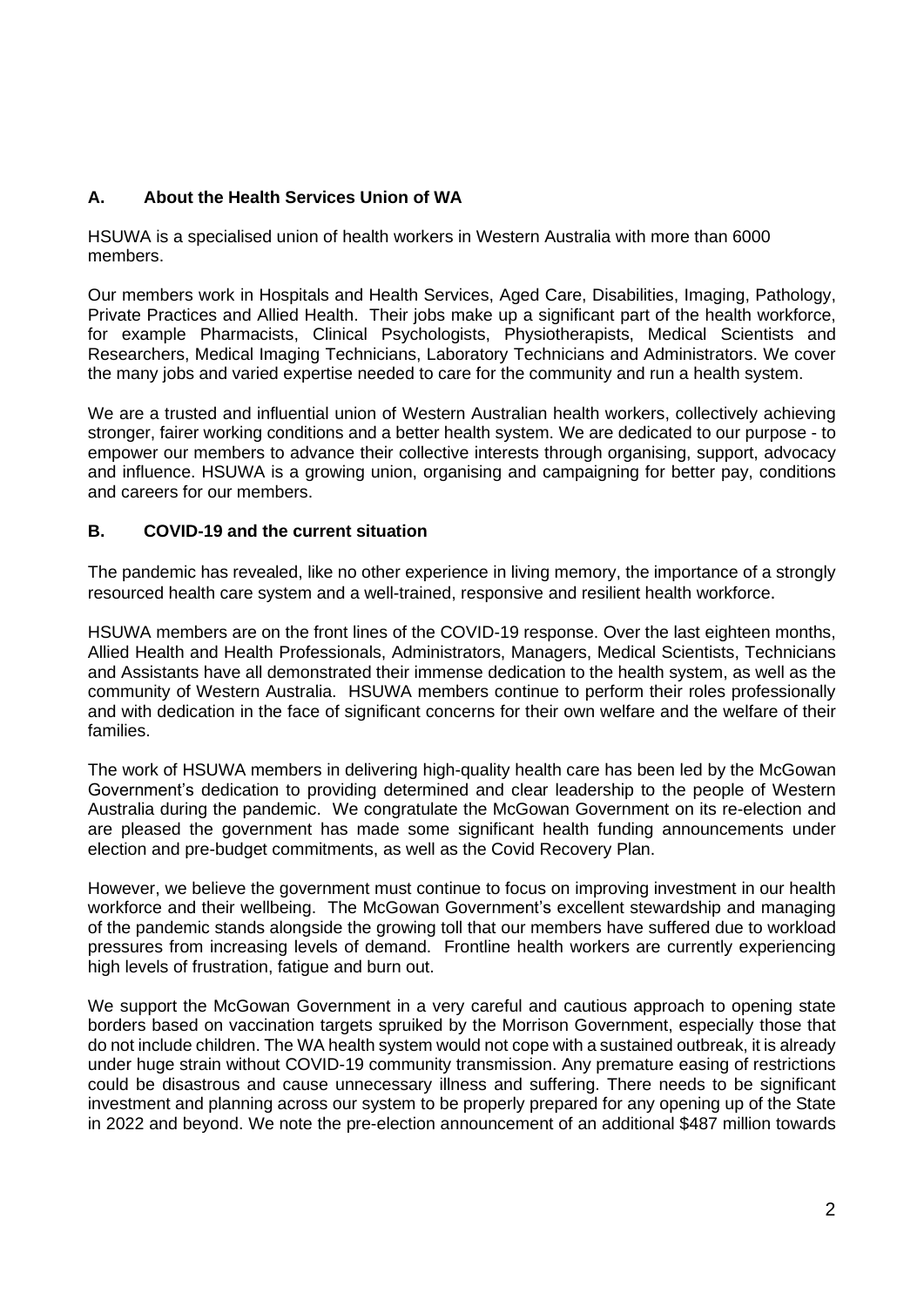COVID-19 preparedness and look forward to consultation with union members to better understand how this money will be used to best prepare.

Last December, HSUWA wrote to the State Government about the priorities for our members if the Labor Party was re-elected to form government for a second term in 2021. Our budget submission 2021-2022 is consistent with those priorities and they form the basis of HSUWA's current campaigning, as we navigate the pandemic and aim to protect and improve our robust, high quality and proudly public health care system in WA.

The return on investment in health is stronger than ever and we trust the McGowan Government will not lose sight of that amongst the many competing interests the government must weigh. Health must come first.

## **C. Fair Pay**

In 2017 HSUWA members reluctantly accepted a wage increase capped at \$1,000 per year for the purposes of budget repair, despite it being a break from Labor's 2016 election commitments.

The wage cap has continued for four consecutive years for all public sector workers. Recently the State Government announced that this policy setting will continue for a further two years with an economic review to follow. This would mean that HSUWA members would not see an increase above the cap until at least 1 July 2024.

Entrenching such limited wage growth devalues the contribution of health workers who have endured the pandemic and a health system operating at, or near capacity. Public sector workers have also borne the brunt of budget repair. Now the State Government is asking them to continue to do the heavy lifting for another two years.

The desire to lock in low wage growth for another two years is unfair.

The policy also limits our ability to address other concerns such as equalising shift worker entitlements with other key public sector health workers. It risks a further erosion of trust between our members and the government when the government refuses to recognize the contribution of workers delivering essential health services in the toughest conditions including during unsociable hours. It presents a significant problem in the attraction and retention of staff amidst a growing shortage of skilled workers across health services. Most importantly, it risks disempowering the most critical workforce in the State.

The current policy also ignores the benefits of economic stimulus for fellow Western Australians that follows meaningful public sector wage growth and its negative flow on to wages in the private sector, effectively dragging down the whole local economy.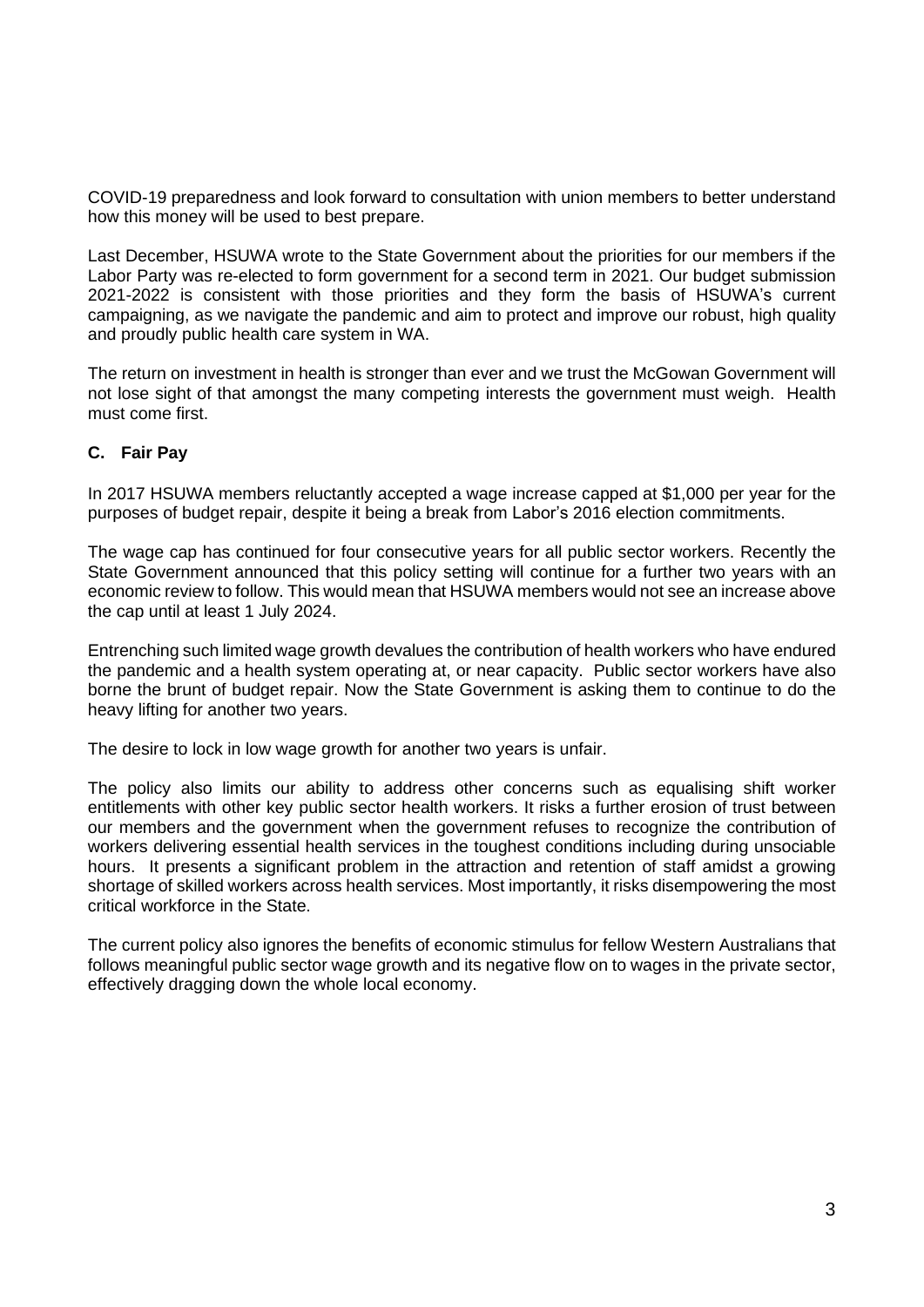We seek good faith bargaining for health workers on both wages and conditions by dispensing with the state wages cap. Now is the time to allow meaningful bargaining given the commitment and dedication shown by health workforce members, and the value of their work.

#### **Recommendation One:**

#### **Scrap the public sector state wages cap of \$1,000 per year**

#### **D. A Sustainable Health System**

Previous governments have overlooked opportunities to improve outcomes in health over many years. In simple terms, the WA health system is now under huge strain because the pandemic has coincided with a system already under stress due to decades of underinvestment and poor planning. The geography of the state, the complexities of the state/federal government funding arrangements and responsibilities in health (and the areas that intersect with health such as the aged care sector, the NDIS and housing), and the current governance structures of state public health are also critical factors.

The Sustainable Health Review Final Report in 2019, a comprehensive review of the system commissioned by the incoming Labor State Government in 2018, clearly set out the challenges facing the health system and a roadmap forward. This included a shift away from being medicocentric and a re-investment in public health care. The findings were encouraging, and members strongly supported the government's commitment to implement all 30 recommendations.

We are heartened by the progress of some recommendations, and we acknowledge some encouraging steps have been made. For example, the work to introduce a new payroll and roster system to replace the outdated and costly to run patchwork of systems relied on currently.

However, there is little transparency on what overall progress has been made in implementing the recommendations of the Sustainable Health Review Final Report and what is being prioritised.

Amidst the clear and determined leadership of this government during the pandemic to date, our members report the challenges in the health system, so clearly identified in the Sustainable Health Review Final Report, have increased – to a crisis point in various parts of the system.

In our view, there are no short cuts to the significant investment initially needed to implement the 30 recommendations of the Sustainable Health Review Final Report. Waiting further to implement the broad range of changes identified will only see us move further away from a sustainable health system and towards a situation where we are unable to meet our community's needs during public health emergencies.

We note that the further recommendations in our submission link back to recommendations covered off in the Sustainable Health Review Final Report.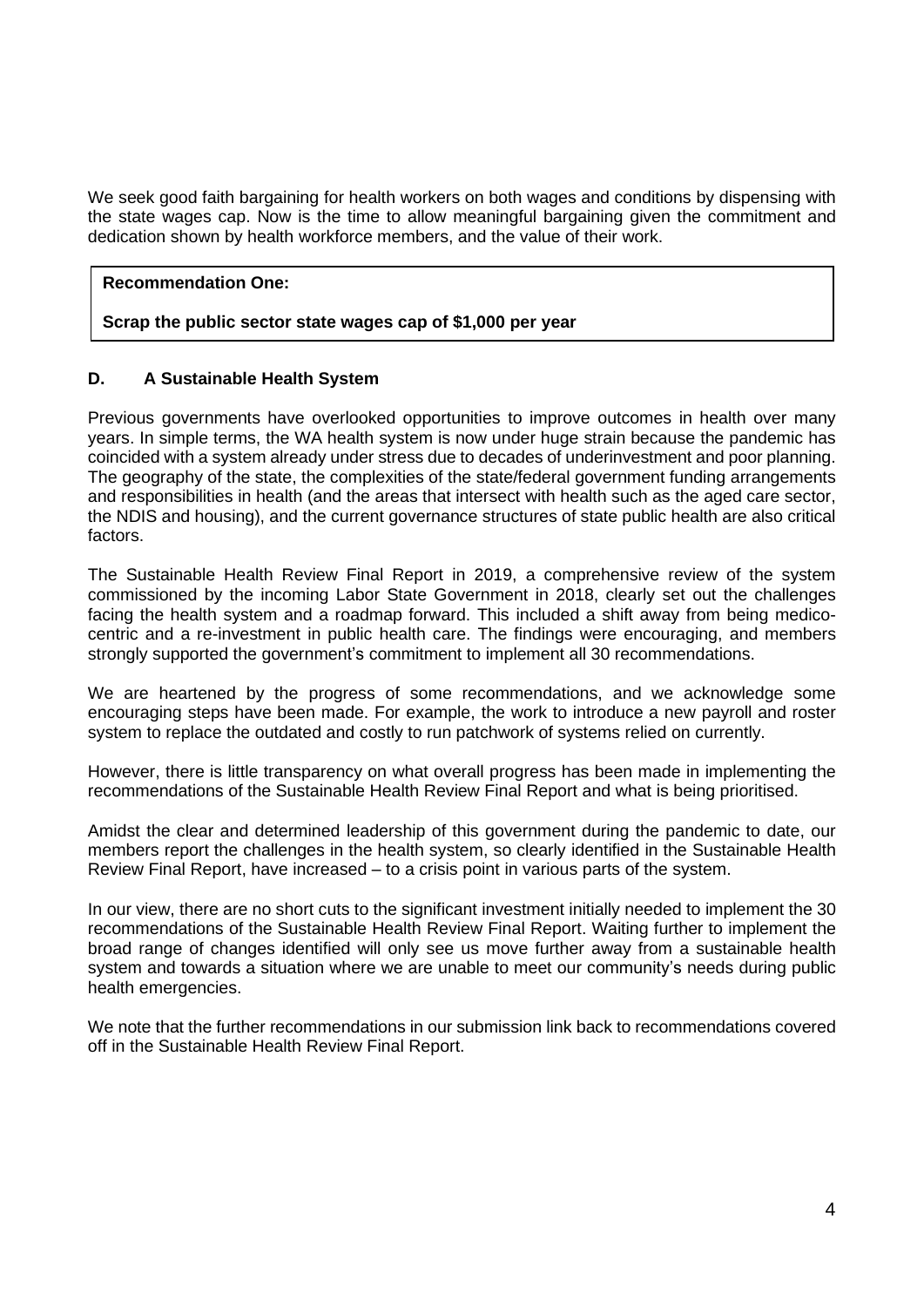## **Recommendation Two:**

- **a) Commit to a program of funding and transparent process to implement all 30 recommendations of Sustainable Health Review Final Report 2019**
- **b) Ensure funding for the actions under recommendation 30 – designed to support and track implementation of the recommendations 1 to 29**

## **E. Health Workforce**

The pandemic has revealed, like no other experience in recent memory, the critical need to plan for our health workforce. Right now, there are growing staff shortages in Western Australia health services, which are already acute in some areas (especially the regions), and within some specialties. The answer does not lie with immigration alone, although HSUWA recognises in the short term we may need to turn to trained staff from other countries. The path out of crippling staff shortages is to look after the existing workforce and ensure rigorous long term workforce planning. Further, training local workers and providing secure, quality jobs so they can safely deliver the care Western Australians need is essential.

Building capability in workforce planning was identified as a priority under the Sustainable Health Review Final Report (recommendation 26). It is the experience of the HSUWA that the Health Department lacks the capacity to address workforce planning matters proactively and identify future workforce concerns. In the current structure of the WA health system, planning seems to be left to separate health employers rather than be properly coordinated centrally.

#### **Recommendation Three:**

- **a) Invest in building the Department of Health's capability to centrally coordinate proper health workforce planning**
- **b) Fast track the initiatives under recommendations 26 of the Sustainable Health Review Final Report**

To retain qualified and experienced health staff, in addition to addressing wages, the government should continue to challenge the Health Department to improve job security in public health. Despite the government's best efforts during its first term, still more than a third of HSUWA covered positions in public health are employed insecurely on either a fixed term or casual basis.

The important initiative of reviewing fixed term and casuals engaged for more than two years under Commissioner's Instruction No. 23 led to the positive outcome of permanency for some workers, and our *WA Health System – HSUWA -PACTS Industrial Agreement 2020* (**Union Agreement 2020**) embedded a similar review process. However, across health there continues to be a significant proportion of employees in insecure jobs, and resistance from health employers to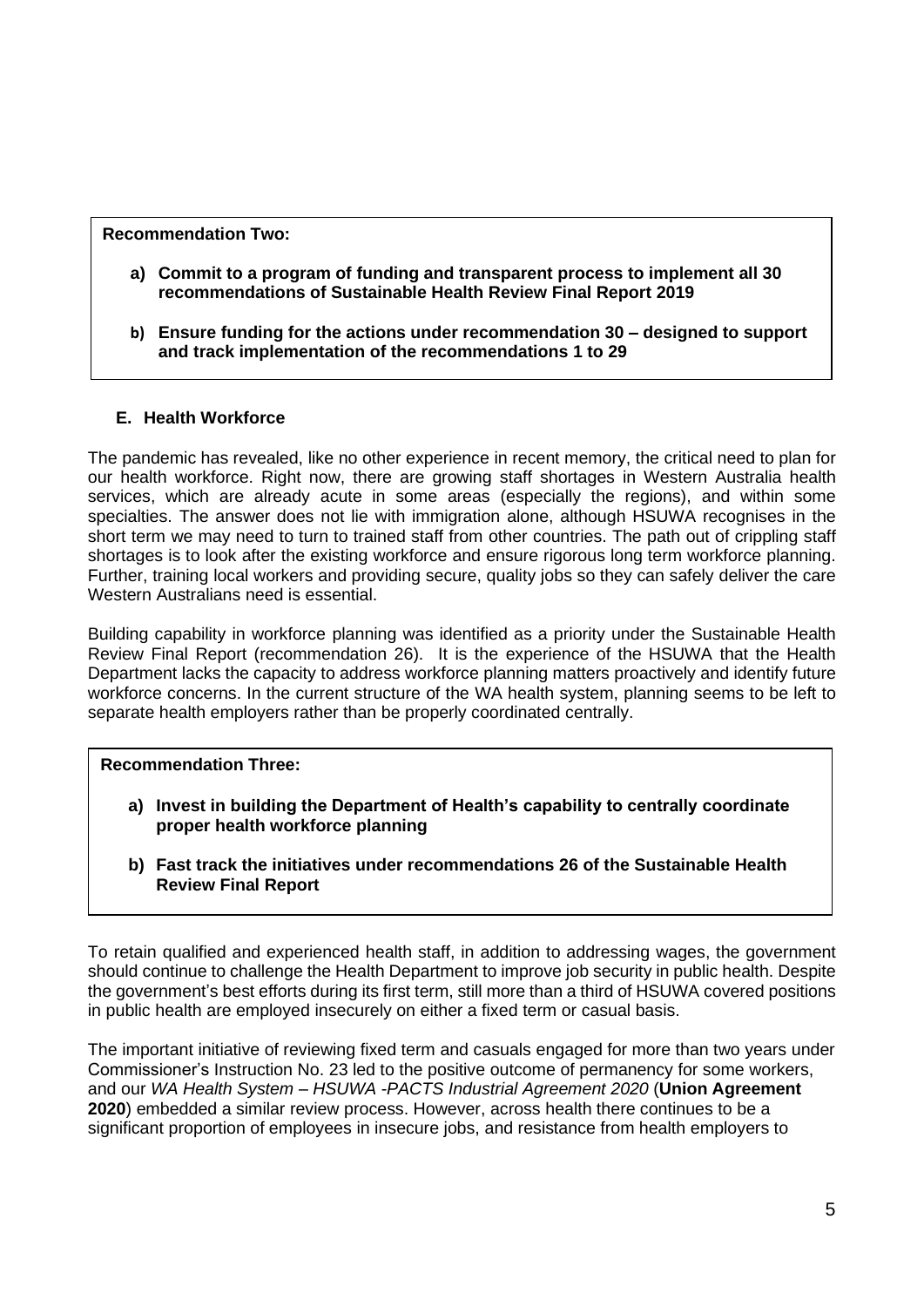address the structural reform needed to change a culture and practice that accepts, and, in some cases, even encourages insecure employment.

There is a continued reliance of engaging new employees as fixed term or casuals by public health employers (the Heath Service Providers or HSPs). There has also been serious compliance and cultural issues with the review process required under the Union Agreement 2020. In other words, the hiring practices (or the front end) has not significantly changed or improved, while there has been slow progress on the back end that, while improving, is still facing resistance.

Not only because of the negative effects of insecure work on employees, employers and the community, but to simply attract and retain much needed staff, we are at the stage where clear targets need to be set and met, to change ingrained practices of insecure work across public health.

#### **Recommendation Four:**

- **a) Set targets of 90% permanent employment in each HSP by the end of 2022**
- **b) Ensure permanent employment targets and progress towards them are binding on the HSPs by including targets in their Service Agreements with the Chief Executive Officer**

Workplace safety is critical for HSUWA members. We seek a range of existing initiatives to be reinvigorated or actioned, especially in the context of the upcoming commencement date (expected to be early 2022) of the recently passed *Work Health Safety Act (WA)* (**WHS Law**). The passing of this new law, to improve and harmonise our workplace safety laws to the standards of the rest of the country was a significant achievement of the State Government. We look forward to working with employers to ensure safer workplaces across our health system by utilising the structures and standards under the new WHS law and focusing on a transition to a culture of safety, rather than a disengaging, check box compliance approach.

We consider the role of a well-resourced regulator vital to this transition. Our experience is one of delay and denial by some health employers when timely action is needed to respond to safety issues. These can be issues arising from workload, rostering, staff interactions, building design and faults, as well as patients and their families.

There is a pressing need in the interim to refocus on staff safety from violence and aggression and pick up the work commenced in 2019 for a more comprehensive approach to the role and functions of Security Officers. Following the Stop the Violence Summit in 2019, some health employers have been pro-active in implementing Stop the Violence Workforce initiatives, while others have been reluctant to address basic safety issues, putting staff at risk and in some cases, incurring serious injury.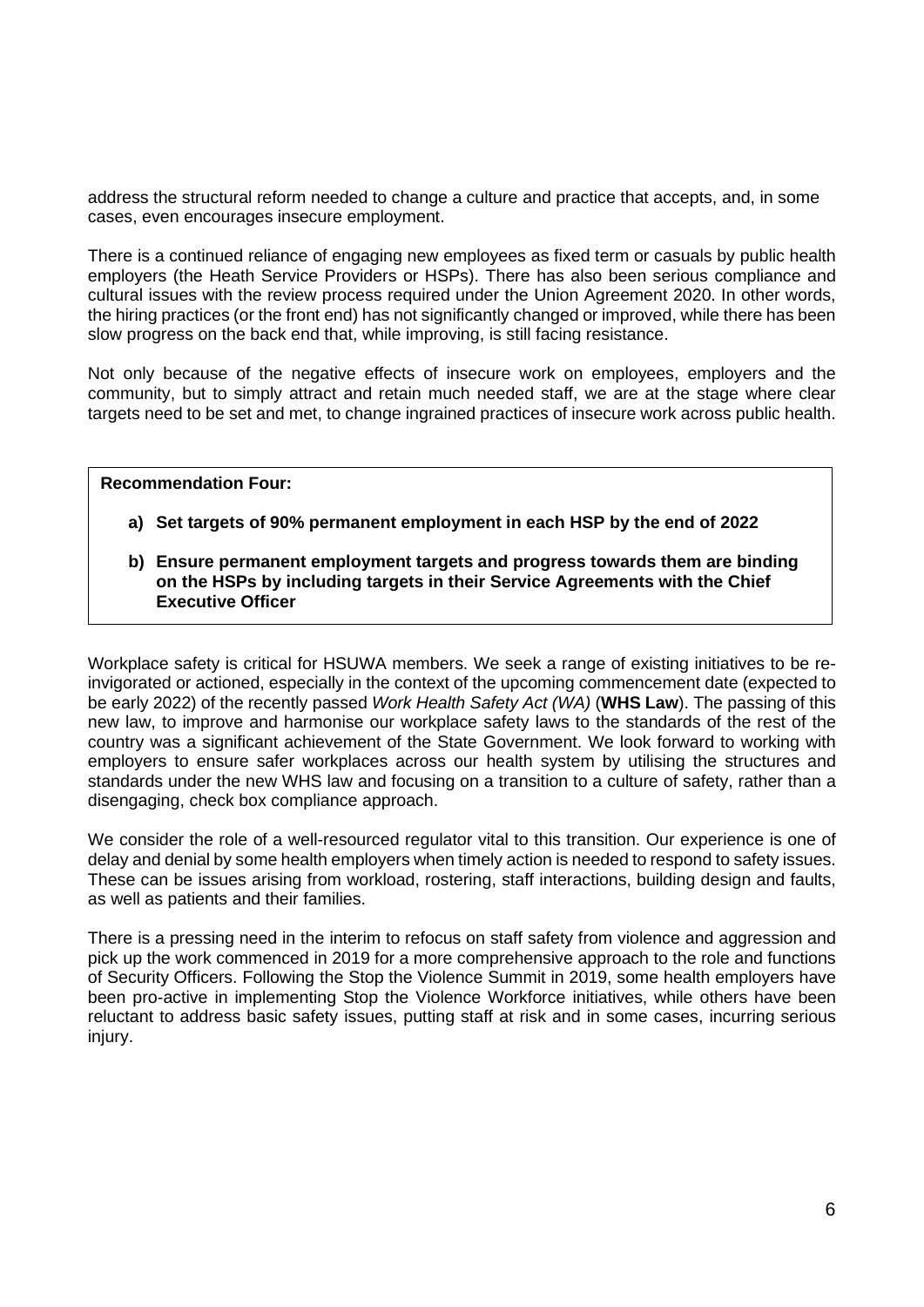## **Recommendation Five**

- **a) Reinvigorate and implement a system-wide Stop the Violence Workforce Strategy, consistent across all health services**
- **b) Focus on clarifying and improving hospital security functions by a system-wide plan to ensure the best resourcing, training and equipment for Security Officers**
- **c) Increase funding to the regulator WorkSafe, so it can carry out its functions under the new Work Health Safety law**

Ensuring safe and sustainable workloads is vital to attract and retain staff across the health system. Related to workforce planning, there is an absence of information about what this looks like for key occupations in health, especially those under sustained and increasing workload pressure. HSUWA reiterates its specific request to urgently commission and fund research to establish safe and sustainable caseloads for Clinical Psychologists, Occupational Therapists and Social Workers employed in state public sector mental health services. The research would need to consider factors including hospital versus non-hospital settings, case mix and acuity levels.

## **Recommendation Six:**

**Commission and fund research to establish safe and sustainable caseloads for Clinical Psychologists, Occupational Therapists and Social Workers employed in public sector mental health services**

## **F. Mental Health**

HSUWA is campaigning for S.A.F.E Mental Health Services WA. This means mental health services that are: **S**ustainable and integrated with other services; **A**ccessible in communities and hospitals; **F**ully **F**unded in line with *State Mental Health and Alcohol and Other Drug Services Plan 2015-2025*; and provide, **E**xcellent workplaces and care for the people of WA.

The status of the *State Mental Health and Alcohol and Other Drug Services Plan 2015-2025* (**Plan**) is unclear, given the last review was 2018, but it's generally understood the targets outlined to achieve long term system reform have not been met.

We consider the current crisis in our EDs and our mental health services to be directly related to not meeting the targets in the Plan. The entire health system needs the targets to be met. Not doing so means services fall further behind, with the workforce under pressure and facing unsustainable workloads. The cycle of only taking serious action when tragedies occur or the system is in crisis must stop. Our highly trained, experienced and passionate clinicians are not prepared to accept the current status quo. This has been the genesis of the HSUWA S.A.F.E Mental Health Services campaign.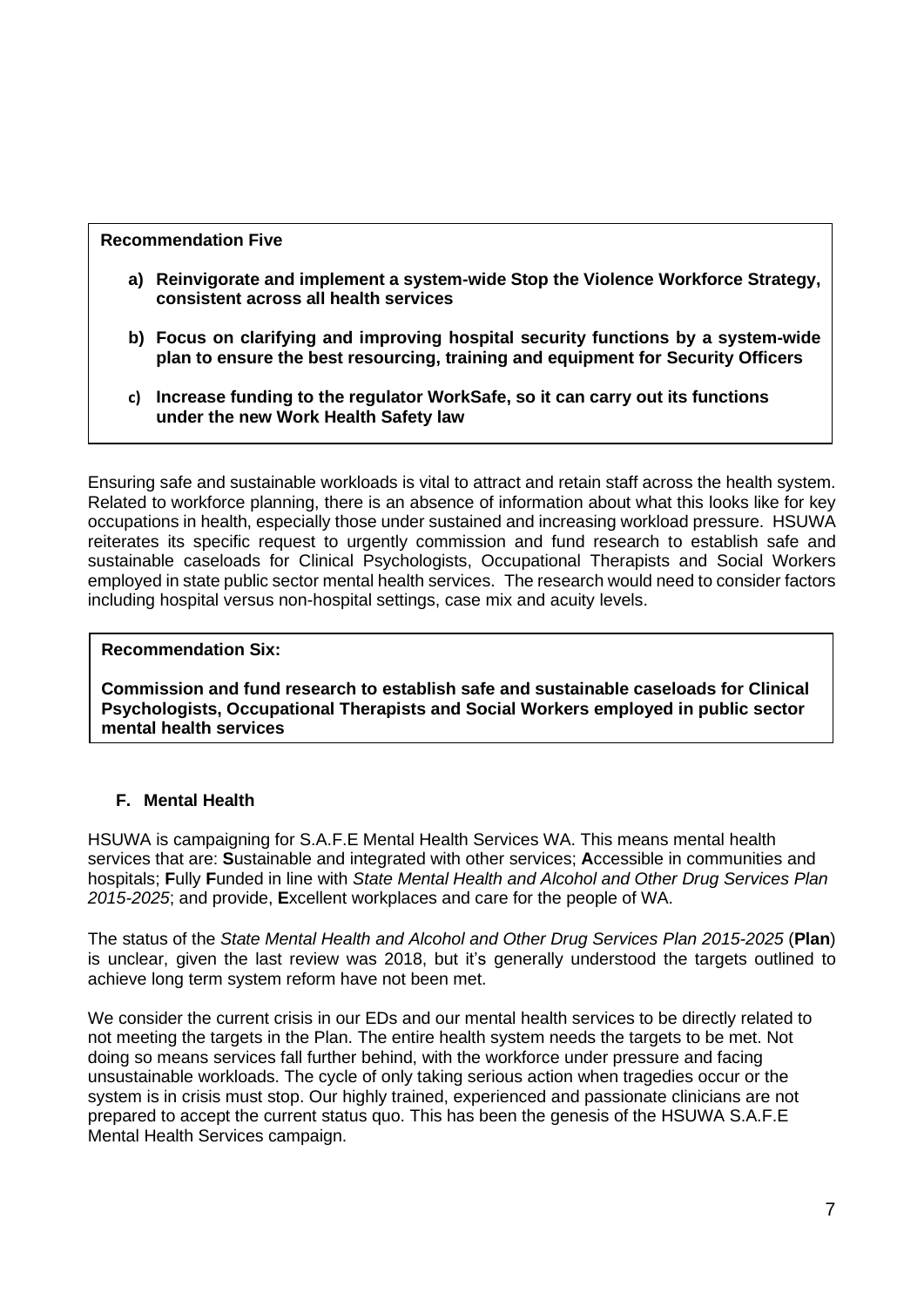We acknowledge the State Government has in is election commitments and pre-budget media statements taken significant and important steps by announcing a broad range of initiatives to boost mental health services in WA.

At this stage it is unclear what the announcements mean for meeting the targets set out in the Plan. A review of the Plan in 2022 is important to understand how the initiatives are tracking against the targets in the Plan and clarifying what needs to be prioritised.

We particularly welcome the investment towards improving access to treatment for young Western Australians and commend the additional funding of staff at Children and Adolescent Mental Health Services (**CAMHS**) and the commencement of the ICA Taskforce process. There is real hope that the announced ICA Taskforce will lead to the promised:

*"comprehensive plan for a contemporary, world-class child and adolescent service operating model, incorporating best practice nationally and internationally"*

Union members at CAMHS took action this year to advocate for more staff to meet the needs of increasing numbers of seriously unwell children who need treatment from specialised services. Referrals to CAMHS Community Clinics are three times what they were six years ago with the same staffing numbers. There has been a 400% increase in children under 12 presenting at our EDs with self-harm attempts in the last 10 years to 2019 (pre-COVID-19). That is 332 children under 12 in 2019.

The existing workforce has simply been expected to absorb the increased demand. It is very positive news that new staffing positions have been funded and there is a longer-term plan being considered through the ICA Taskforce process.

We remain concerned about the significant continued risks the current system presents to staff and to the vulnerable and at-risk children, adolescents and their families while this important, but lengthy ICA Taskforce process is underway. The announcement of additional staff will go some way to assist, however we look forward to further details about the pre-budget announcements of additional funding for the Mental Health Commission (**MHC**). We look forward to working with the MHC to ensure other measures are implemented to assist with the current crisis, ahead of implementation of the ICA Taskforce recommendations in the next few years.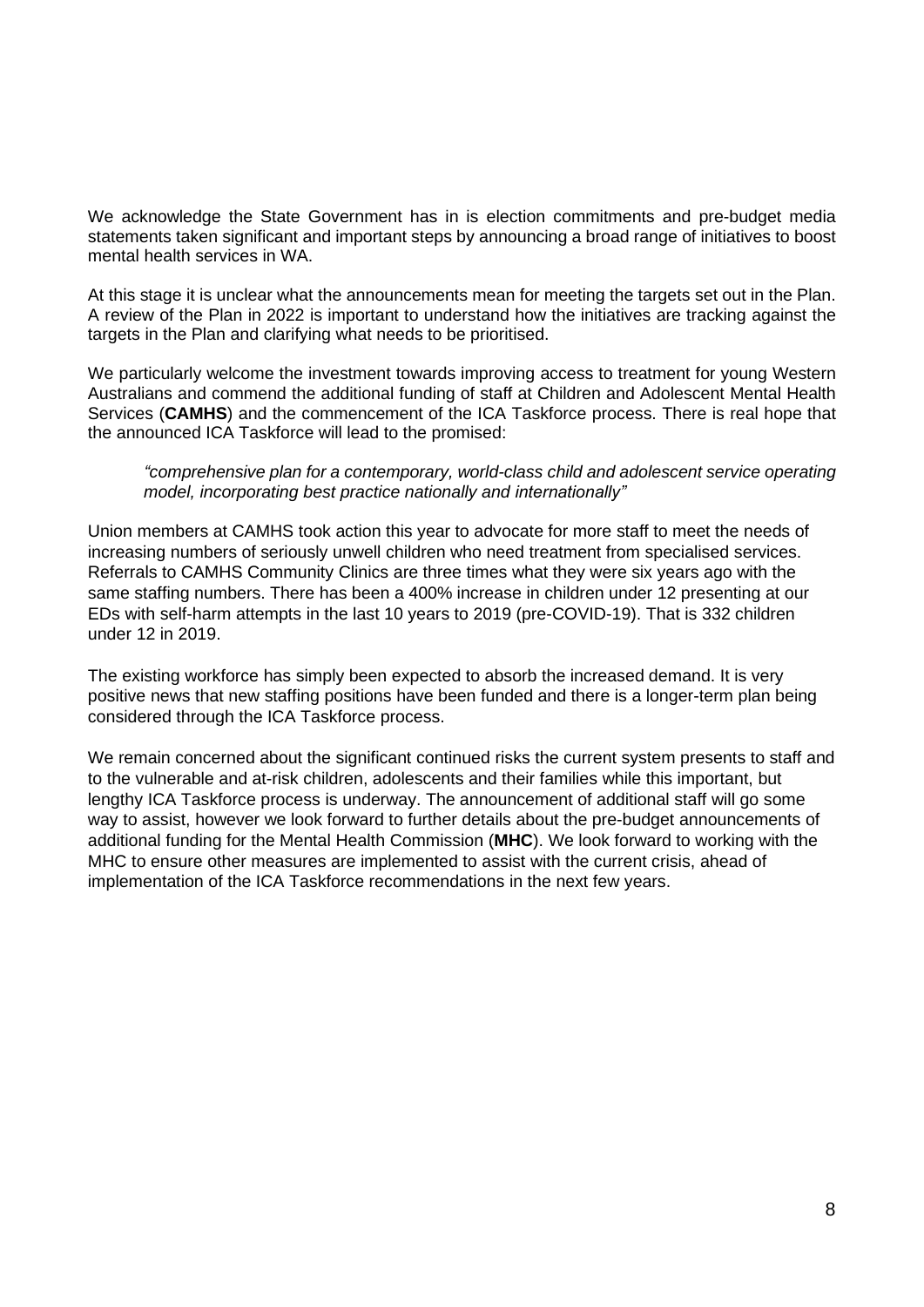**Recommendation Seven:**

- **a) Review the progress made of the key priorities under the** *State Mental Health, Alcohol and Other Drug Services Plan 2015 – 2025* **and commit to the funding injection needed to then catch up to meet the optimal levels of service set out in the Plan by 2025**
- **b) Commit to providing the mental health services needed for young Western Australians, including by:**
	- **Resourcing current community and hospital-based services in metro and regional areas to ensure timely access to treatment for children and adolescents with severe, complex and persistent emotional, psychological, behavioural, social and/or mental health problems**
	- **Agreeing to fully fund and implement the recommendations of the ICA Taskforce as an urgent government priority**
	- **Ensure the funding levels are at least proportionate to the funding for adult services**

## **G. Innovation, Infrastructure and Climate Change**

Both the Sustainable Health Review Final Report 2019 and the WA Climate Health Inquiry Final Report 2020 make a range of recommendations to ensure adaptation and mitigation strategies are adopted by public health in response climate change. Regrettably there has been little leadership in this area by the Health Department or coordination across the system, and there is simply no time for further delay. Members are frustrated at the continued waste, navigating the heat islands on hospital grounds (particularly QEII) and continual missed opportunities for change and improvement.

The Sustainable Health Review Final Report found that "innovation is stifled, haphazard and good practice does not spread". Efforts to better support workforce innovation are still stifled. We consider the continued lack of a fair and simple Intellectual Property Policy to ensure health employees are incentivised to innovate is a case in point. The path forward in relation to any important and potentially transformative innovation in WA public health remains a minefield and commercialisation a pipe dream. Given the government's stated objectives in this area, the Future Health Research and Innovation Fund and the important work of the government's recent Climate Health Inquiry, it's clear that overcoming the longstanding existing barriers to supporting innovation in WA health requires a sustained and well-coordinated approach.

We are very keen to see the Future Health Research and Innovation Fund follow through on a funding stream that will support innovation that is inclusive of the development delivery of new or improved health policies, systems and services and delivery methods that seek to improve people's health.